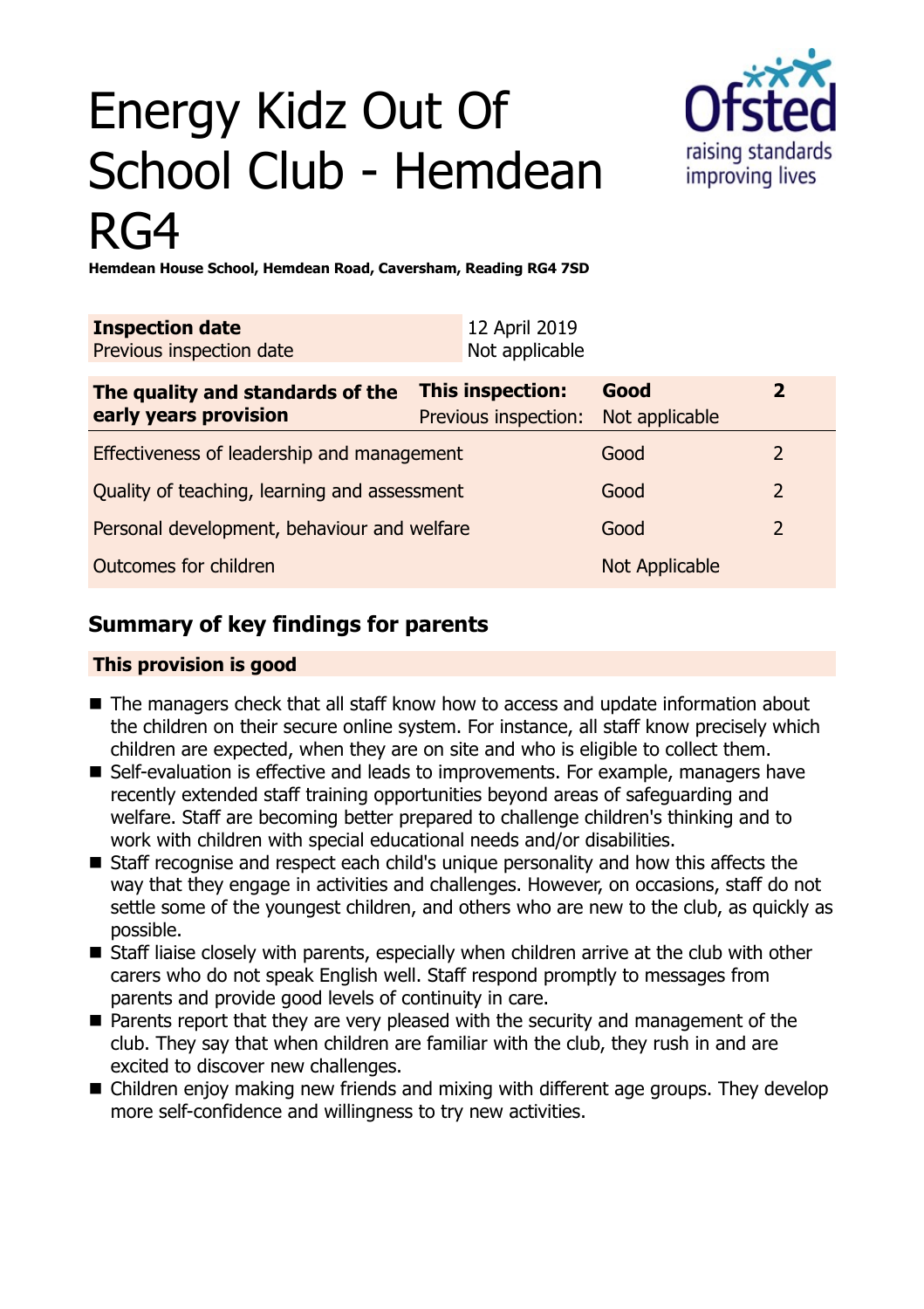## **What the setting needs to do to improve further**

#### **To further improve the quality of the early years provision the provider should:**

■ improve the settling-in process for the youngest children and for those who are new to the club, to help them gain confidence more quickly.

#### **Inspection activities**

- $\blacksquare$  The inspector talked to parents and carers at the beginning of the session to gather their views on the club and their children's welfare.
- $\blacksquare$  The inspector observed the quality of staff practice and the impact this has on children's development and well-being, both inside and outside.
- $\blacksquare$  The inspector listened to and talked with children as they played and reviewed how well staff celebrate and extend children's achievements.
- $\blacksquare$  The inspector sampled policies and spoke to staff to gauge their understanding of safeguarding arrangements and how they promote children's welfare.
- The inspector undertook a joint observation with the area managers and asked how staff training improved children's experiences.
- The inspector looked at a range of documentation, including information on staff recruitment, suitability checks and training, and discussed plans for further improvement with the leadership team.

#### **Inspector**

Helen Robinshaw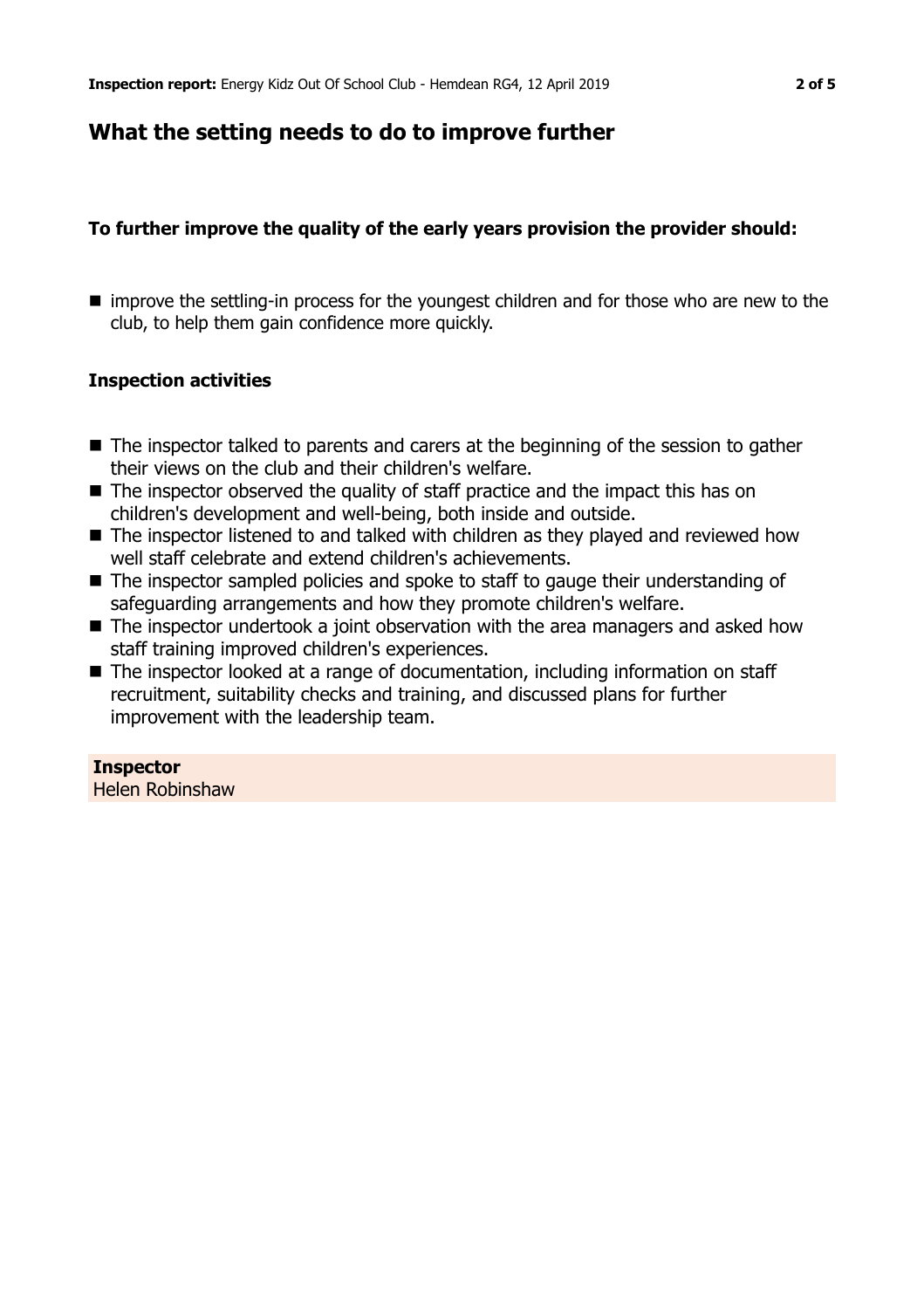## **Inspection findings**

#### **Effectiveness of leadership and management is good**

Leaders are creative and ambitious in the way that they continue to raise the quality of the club at a significant pace. This is evident in the speed and efficiency of the company quality assurance check, which took place on the first day of the holiday club. By the end of the second day, support staff working with the club manager had put in place improvements and any fine tuning needed. Standards of children's welfare, safety and security are high. Children enjoy a good range of activities in safe environments and have an enormous amount of fun. Safeguarding is effective. Leaders follow thorough staff recruitment and induction procedures. They ensure that staff understand safeguarding and child protection training before they begin working with children. Leaders monitor the provision well to ensure staff provide consistently good practice.

#### **Quality of teaching, learning and assessment is good**

Staff carefully prepare the indoor and outdoor play areas to meet the changing interests and needs of children across the day. Children who have just arrived choose between easily accessible activities, such as colouring, jigsaws and board games. They chat to staff, begin to make new friends and prepare to discover further activities, such as construction zones, role-play areas or outdoor sports. The manager skilfully balances giving children time to develop their own play with group or adult-led activities. Children enjoy coming together to learn new team games and creative ideas. For instance, staff show children how to use potatoes to print out colour coded 'musical notes'. Children change from being shy and reserved to proudly expressing their musical sequences. They clap, click, stamp or make some other noise linked to their coloured notes as they follow their potato print musical notes. Children show each other respect and share a great deal of laughter as they improve and rehearse new sequences of sounds.

#### **Personal development, behaviour and welfare are good**

The manager provides some additional support for the youngest children to help welcome them into the club. Children eagerly show their parents their special scrap books and photographs of people at the club as they arrive in the morning. Staff check the clear information they have on children's individual needs, such as diet, allergies or medication. They diligently follow these through to keep children healthy and parents well informed. Staff encourage children to make choices, follow their own preferences and agree the club rules. Staff ask children to think positively about their rules. Children take responsibility for thinking about the needs of others and identify how to behave positively. They enjoy playing outdoors. For example, they make good use of the fixed climbing apparatus and get plenty of exercise playing games on the large field. Staff provide continual access to fresh water and a cosy area where children often choose to calm down with a good book. There is a very happy atmosphere at the club.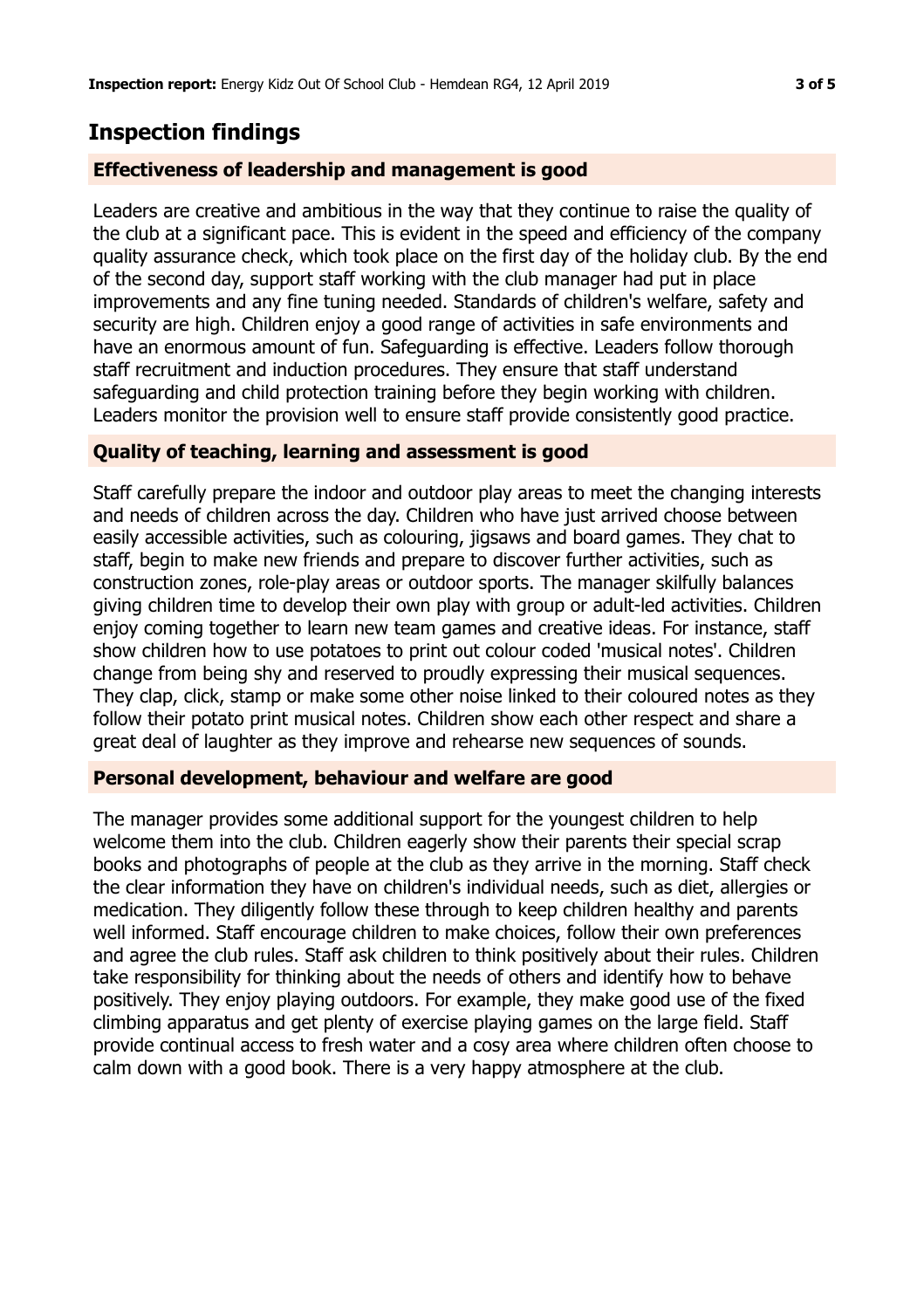### **Setting details**

| Unique reference number                             | EY548354                                                                             |  |
|-----------------------------------------------------|--------------------------------------------------------------------------------------|--|
| <b>Local authority</b>                              | Reading                                                                              |  |
| <b>Inspection number</b>                            | 10102231                                                                             |  |
| <b>Type of provision</b>                            | Childcare on non-domestic premises                                                   |  |
| <b>Registers</b>                                    | Early Years Register, Compulsory Childcare<br>Register, Voluntary Childcare Register |  |
| Day care type                                       | Out-of-school day care                                                               |  |
| <b>Age range of children</b>                        | $4 - 12$                                                                             |  |
| <b>Total number of places</b>                       | 40                                                                                   |  |
| Number of children on roll                          | 120                                                                                  |  |
| Name of registered person                           | Energy Kidz Ltd                                                                      |  |
| <b>Registered person unique</b><br>reference number | RP901001                                                                             |  |
| Date of previous inspection                         | Not applicable                                                                       |  |
| <b>Telephone number</b>                             | 07824157220                                                                          |  |

Energy Kidz Out Of School Club – Hemdean RG4 registered in 2017. It is situated in the grounds of Hemdean House School in Caversham, near Reading. The club operates from 8am to 6pm each weekday during the school holidays. There are six staff working directly with the children. Of these, one holds a relevant qualification at level 3 and one is qualified at level 2.

This inspection was carried out by Ofsted under sections 49 and 50 of the Childcare Act 2006 on the quality and standards of provision that is registered on the Early Years Register. The registered person must ensure that this provision complies with the statutory framework for children's learning, development and care, known as the early years foundation stage.

Any complaints about the inspection or the report should be made following the procedures set out in the guidance Complaints procedure: raising concerns and making complaints about Ofsted, which is available from Ofsted's website: www.ofsted.gov.uk. If you would like Ofsted to send you a copy of the guidance, please telephone 0300 123 4234, or email [enquiries@ofsted.gov.uk.](mailto:enquiries@ofsted.gov.uk)